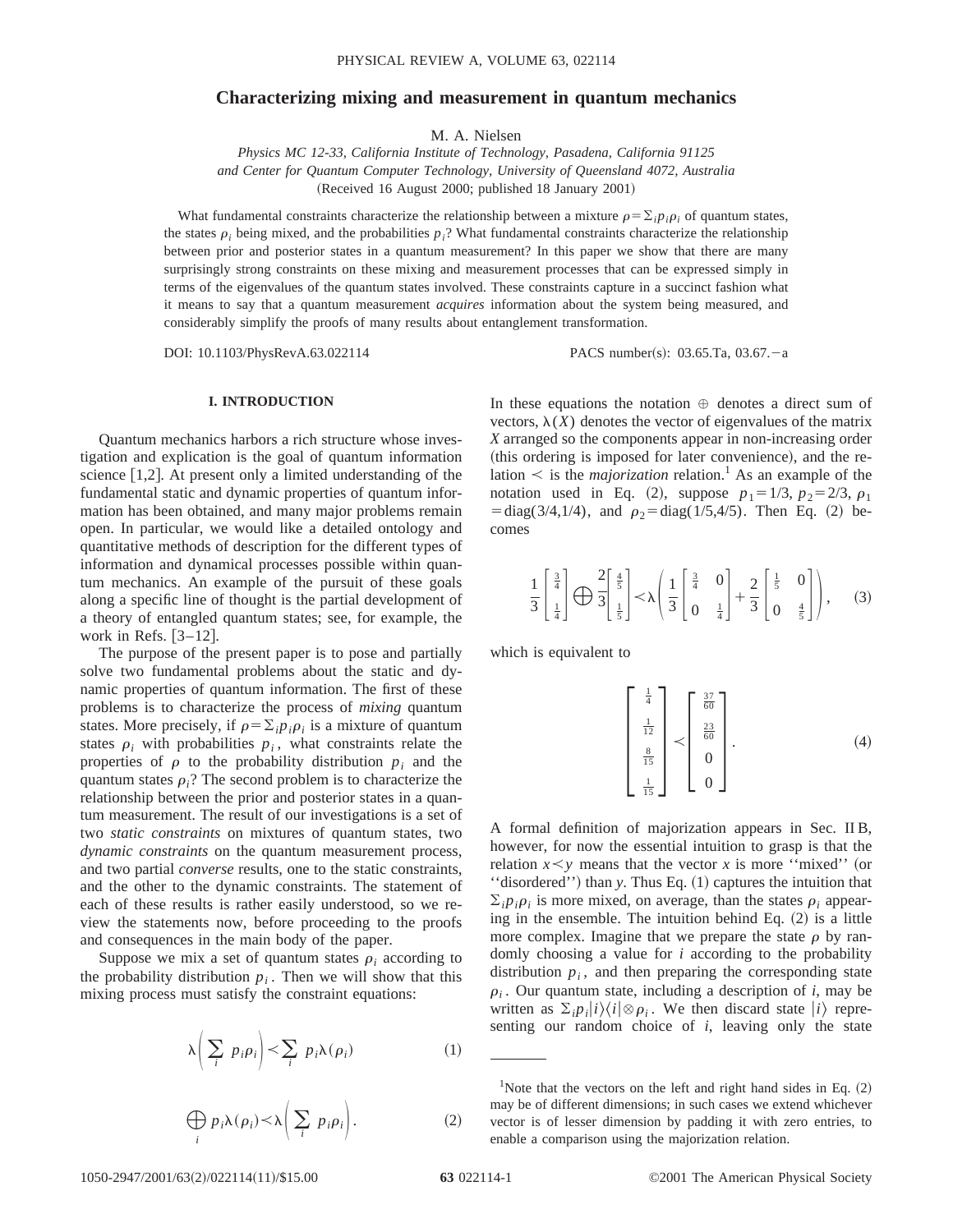$\sum_i p_i \rho_i$ . Relation (2) expresses the fact that when we throw away *i*, the state of the quantum system becomes less disordered.

Suppose we perform a measurement on a quantummechanical system initially in the state  $\rho$ , obtaining measurement result *i* with probability  $p_i$ , and corresponding posterior state  $\rho_i'$ . What constraints are placed on the relationship between  $\rho$ ,  $p_i$  and  $\rho'_i$ ? We will show that the following two *dynamic constraints* must be satisfied:

$$
\lambda(\rho) < \sum_{i} p_i \lambda(\rho'_i) \tag{5}
$$

$$
\bigoplus_{i} p_{i} \lambda(\rho'_{i}) < \lambda(\rho). \tag{6}
$$

The intuition behind Eq.  $(5)$  is that quantum measurements acquire information about the state of the system being measured, and thus after measurement the state of the system is less mixed, on average, than before. The intuition behind Eq.  $(6)$  is a little more complex, but can be understood using Zurek's approach  $[13,14]$  to decoherence and quantum measurement. Recall that in this approach a measurement involves three systems: the system being measured, which starts in the state  $\rho$ , and ends in the state  $\rho'_i$ ; a measuring device, which starts in some standard state, and finishes in a "pointer state"  $|i\rangle$  recording the result of the measurement; and an environment which ''decoheres'' the measuring device, ensuring that it behaves in an essentially classical fashion. The system and measuring device interact unitarily during the measurement, ensuring that there is no change in the amount of disorder present in the system. The subsequent environmental decoherence process can also be thought of as a type of measurement, in which the different outcomes are averaged over. In this view, the environment continually measures the state of the measuring apparatus, resulting in a final state  $\sum_i p_i |i\rangle\langle i| \otimes \rho'_i$  for the measuring apparatus and system being measured. This decoherence process causes an increase in the disorder present in the system, which is the intuition behind Eq.  $(6)$ . More succinctly, Eq.  $(6)$  may be thought of as capturing the notion that the total ensemble of possible quantum states is more disordered after a measurement than it is before.

The importance of the static constraints  $(1)$  and  $(2)$  and the dynamics constraints  $(5)$  and  $(6)$  is further reinforced by the fact that in each case there is a type of converse to these equations. In this introduction we focus only on the more interesting case of the converse to the dynamic constraints  $(5)$  and  $(6)$ , however rather similar remarks hold also for the static constraints  $(1)$  and  $(2)$ . Suppose  $p_i$  is a probability distribution, and  $\rho$  and  $\rho'_i$  are quantum states such that

$$
\lambda(\rho) < \sum_{i} p_i \lambda(\rho'_i). \tag{7}
$$

Then we will show that there exists a quantum measurement whose measurement outcomes may be labeled by a *pair* of indices  $(i, j)$ , such that for any fixed *i* and for all *j* the posterior state of the quantum system after measurement is  $\rho_i'$ , and the probabilities  $p_{ij}$  for the  $(i, j)$ th measurement outcome satisfy  $\sum_{i} p_{i} = p_{i}$ . Unfortunately, this result is not a tight converse to Eqs.  $(5)$  and  $(6)$ , due to the introduction of the extra index *j*; however, for many purposes it is a sufficiently strong converse. We will show that even Eqs. (5) and ~6! together do not completely characterize the quantum measurement process; however, I believe it likely that there is a simple characterization of the measurement process along similar lines that may be expressed entirely in terms of the eigenvalues of the prior and posterior states, and the probabilities of the different measurement outcomes. Of course, it is true that the quantum measurement formalism already provides such a characterization, in the form of a matrix equation; however, equations such as Eq.  $(5)$  and  $(6)$ provide far more explicit information, and as such, are likely to be more useful in practice. We will demonstrate the utility of this approach by application to the problem of entanglement transformation, simplifying the proofs of several known results about entanglement transformation  $|4,7 9,15$ .

There is a striking level of symmetry in Eqs.  $(1)$  and  $(2)$ and  $(5)$  and  $(6)$ , which we will also see in the partial converse results. It is obviously tempting to suggest that this reflects some deeper underlying principle, much as Maxwell's equations may be derived from a deeper action principle based on the Faraday tensor, or the still deeper principles of gauge invariance and relativity. Unfortunately, I have not yet succeeded in obtaining a satisfactory form for such a deeper principle. Presumably, such a deeper principle might assist in tightening the partial converse results, or perhaps tightening the partial converses may shed light on the origin of Eqs.  $(1)$  and  $(2)$  and  $(5)$  and  $(6)$ .

In explaining the intuitive meanings of Eqs.  $(1)$  and  $(2)$ and  $(5)$  and  $(6)$ , we have used language such as the "disorder'' present in a quantum state. One might wonder if it is possible to write down entropic statements capturing these intuitions. We will show that each of these equations in fact implies an entropic statement whose content corresponds to the intuition we have described. Of course, entropic statements should really only be interpreted in the asymptotic limit, where we have a large number of identical copies, of a system available; the advantage of Eqs.  $(1)$  and  $(2)$  and  $(5)$ and  $(6)$  is that they are stronger forms of these asymptotic statements which may be applied to single quantum systems.

This paper contains six fundamental results (together with a number of applications), expressed in the four constraint equations  $(1)$  and  $(2)$  and  $(5)$  and  $(6)$ , and the partial converses to Eqs.  $(1)$  and  $(2)$  and  $(5)$  and  $(6)$ . We now review antecedents of these results in the existing literature. Equa- $\tau$  tion  $(1)$  is an elementary consequence of classic results in the theory of majorization. Equation  $(2)$  follows as a corollary of work of Uhlmann [16], Ruskai [17], and Nielsen [18] on the relationship between mixed states and probability distributions. Equations  $(5)$  and  $(6)$  are implicit in the work of Vidal [8] on entanglement transformation, and the partial converse to  $(5)-(6)$  is implicit in the work of Jonathan and Plenio [9] on entanglement transformation, building on earlier work by Nielsen  $[4]$ . A proof of Eq.  $(5)$  in the context of entanglement transformation has also been previously obtained by Jonathan, Nielsen, Schumacher and Vidal [19]. There are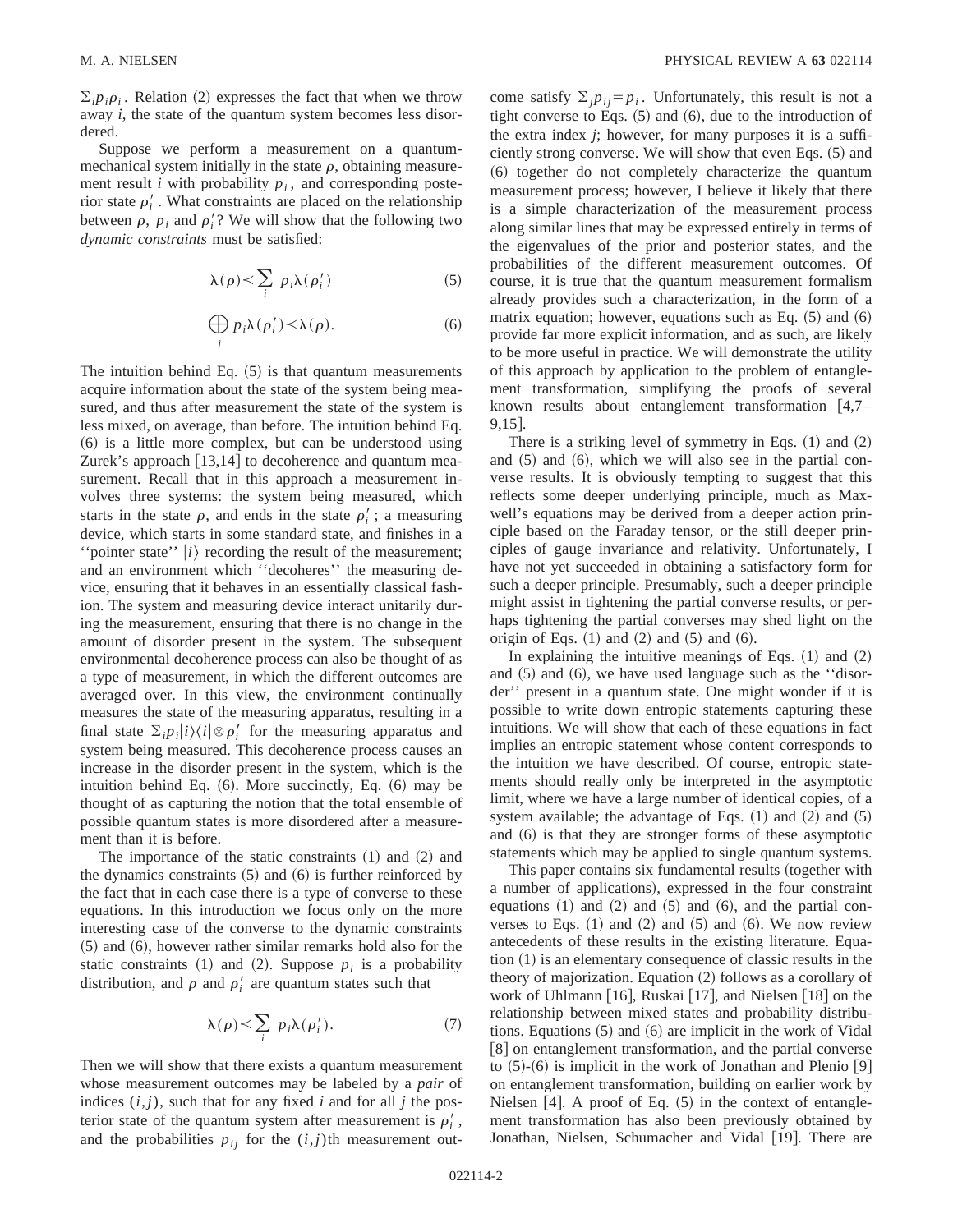several advantages to the point of view taken in the present paper. First, measurement is, in some sense, a more fundamental process than entanglement transformation, and Eqs.  $(5)$  and  $(6)$  highlight the fundamental connection between measurement and majorization, incidentally explaining why there is a connection between entanglement transformation and majorization: this arises as a result of a deeper connection between measurement and majorization. Second, the proofs in the present paper are novel, to our knowledge, and have the advantage of proceeding from a more unified point of view than earlier work. As a result they are, perhaps, more elegant and informative than earlier proofs, especially the proof of the partial converse to Eqs.  $(5)$  and  $(6)$ , which is a substantial improvement of and extension to existing constructions. Several other items of related work are also worth pointing out. There is a substantial mathematical literature on the problem of characterizing the properties of sums  $A + B$  of Hermitian matrices  $A$  and  $B$ , and Fulton  $\lceil 20 \rceil$  wrote a nice review of recent progress on this problem, which is closely related to the problem of mixing of density matrices. Hardy  $[15]$  introduced techniques in the context of entanglement transformation that can be used to prove Eq.  $(5)$  and the partial converse to Eqs.  $(5)$  and  $(6)$ . Fuchs and Jacobs  $[21]$ (unpublished, 2000) have obtained a beautiful and quite different proof of  $(5)$ , after hearing of the result from Nielsen. Finally, the procedure described in this paper to prove the partial converse to  $(5)-(6)$  is a generalization of the procedures for entanglement transformation for pure states found by Nielsen in  $[4]$ , and subsequently improved in independent work by Hardy, Jonathan and Nielsen (described in Chapter 12 of  $|1|$ , by Jensen and Schack  $|22|$ , and by Werner  $|23|$ .

The paper is structured as follows. We begin in Sec. II by reviewing the two main tools that will be used in this paper: the theory of generalized measurements in quantum mechanics and the mathematical theory of majorization. Section III contains proofs of the static constraints  $(1)$  and  $(2)$  on the mixing of quantum states, and the dynamic constraints  $(5)$ and  $(6)$  on quantum measurement, and explores some elementary consequences of these results. In Sec. IV we prove the partial converses to Eqs.  $(1)$  and  $(2)$  and  $(5)$  and  $(6)$ . Section V explains how the results of the present paper may be used to obtain simplified proofs of known results about entanglement transformation. Finally, Sec. VI concludes the paper with a discussion of some open problems and future directions.

## **II. GENERALIZED MEASUREMENTS AND MAJORIZATION**

Before proceeding to the main results of the paper, it is useful to first review some background material on generalized measurements and the mathematical theory of majorization. All discussion in this and succeeding sections is to be understood in the context of finite-dimensional vector spaces, although infinite-dimensional modifications seem likely to hold, perhaps with some technical modifications.

### **A. Generalized measurements**

In this paper we use the *generalized measurement formalism* as our basic tool for a description of quantum measurements. The theory of generalized quantum measurements is an extension of the projective measurements described in most quantum mechanics textbooks. The reason the generalized measurement formalism is adopted is because it is better adapted to a description of many realistic quantum measurement schemes. However, it is important to appreciate that the generalized measurement formalism follows from standard quantum mechanics, in the sense that any generalized measurement can be understood as arising from the combination of unitary evolution and a projective measurement, a correspondence made explicit below. Nevertheless, the formalism of generalized measurements is in many ways more useful and mathematically elegant than the standard formulation of quantum measurement in terms of projectors. More detailed introductions to the theory of generalized measurements may be found in Refs.  $[24,25,1,26]$ .

Mathematically, a generalized measurement is specified by a set  ${E_i}$  of *measurement matrices* satisfying the *completeness relation*  $\Sigma_i E_i^{\dagger} E_i = I$ . The index *i* on the measurement matrices is in one-to-one correspondence with the possible outcomes that may occur in the measurement. The rule used to connect the measurement matrices to physics is that if the prior state of the quantum system is  $\rho$  then the outcome *i* occurs with probability  $p_i = \text{tr}(E_i \rho E_i^{\dagger})$ , and the posterior state is given by  $\rho_i' = E_i \rho E_i^{\dagger} / tr(E_i \rho E_i^{\dagger})$ .

Generalized measurements are obviously more general than the projective measurements described in most textbooks. Projective measurements have the feature that they are *repeatable*, in the sense that if one performs a projective measurement twice in a row on a quantum system, then one will obtain the same result both times. By contrast, most real measurements do not have this feature of being repeatable, which tips us off to the need for the formalism of generalized measurements. Nevertheless, even the generalized measurement formalism can be understood in terms of projective measurements as follows: the effect of a generalized measurement on a quantum system is *equivalent* to a unitary interaction between the system being measured and another ''ancilla'' system, followed by a projective measurement on the ancilla system. More precisely, suppose  ${E_i}$  is a set of measurement matrices satisfying the completeness relation  $\sum_i E_i^{\dagger} E_i = I$ . We introduce an ancilla system with orthonormal basis elements  $|i\rangle$  indexed by the possible measurement outcomes. Define a matrix *U* acting on the joint quantum system ancilla by the action

$$
U|\psi\rangle|0\rangle \equiv \sum_{i} E_{i}|\psi\rangle|i\rangle, \tag{8}
$$

where  $|0\rangle$  is some standard state of the ancilla, and  $|\psi\rangle$  is an arbitrary state of the quantum system being measured. It is easy to show using the completeness relation  $\Sigma_i E_i^{\dagger} E_i = I$  that *U* can be extended to a unitary matrix acting on the entire state space of the joint system. Suppose we perform the unitary transformation *U* on the joint quantum system and ancilla, and then do a projective measurement of the ancilla in the  $|i\rangle$  basis. It is then easily checked that the result of the measurement is *i* with probability  $p_i = \text{tr}(E_i \rho E_i^{\dagger})$ , and the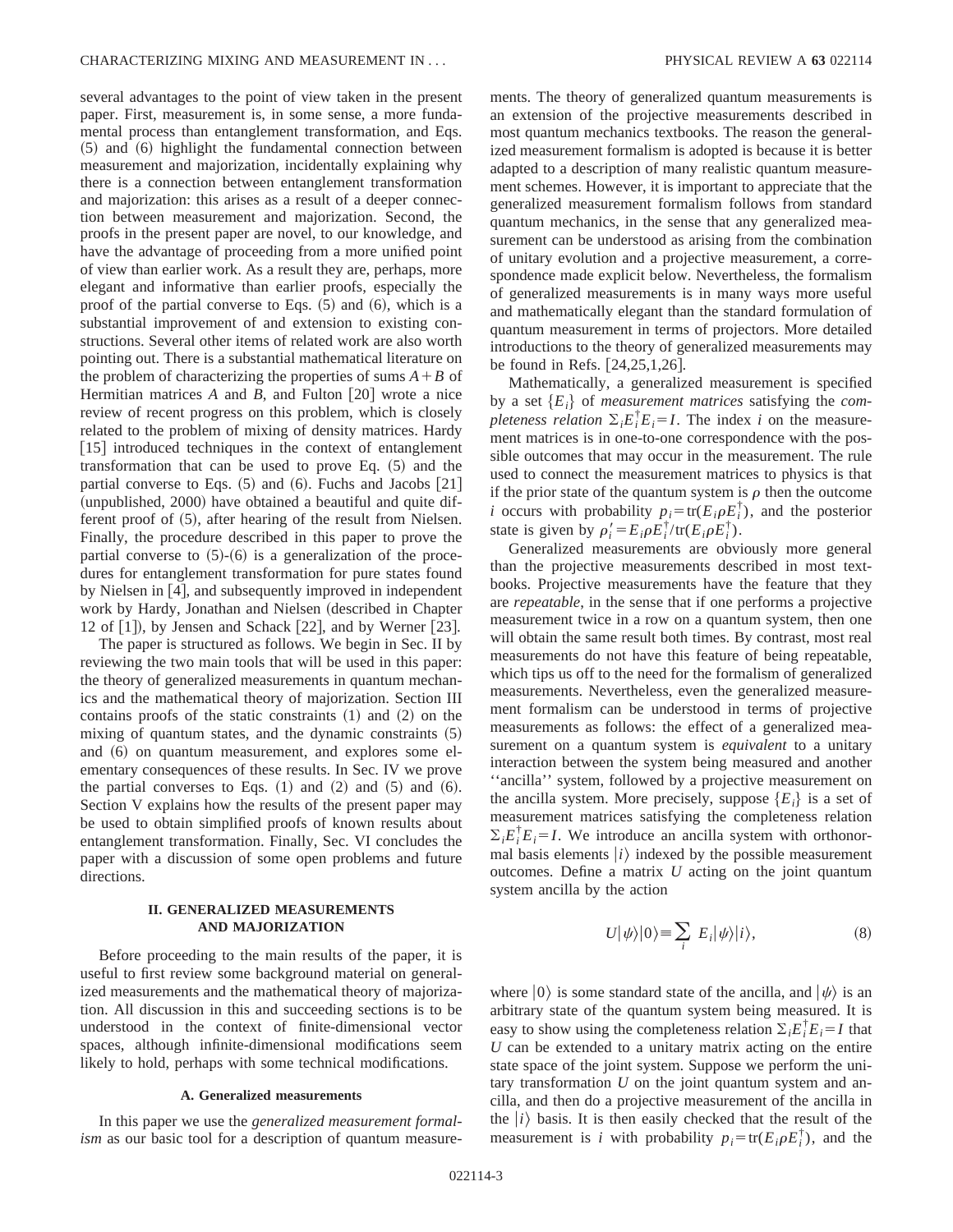corresponding post-measurement state of the system is  $\rho_i'$  $=E_i \rho E_i^{\dagger}/\text{tr}(E_i \rho E_i^{\dagger})$ . Thus the effect on the quantum system is exactly as we have described above for a generalized quantum measurement. Conversely, it is not difficult to verify that the effect of a unitary interaction between system and ancilla followed by a projective measurement on the ancilla can always be understood in terms of a generalized measurement (see, for example, Chap. 8 of Ref.  $[1]$ ).

#### **B. Majorization**

Our primary tool in the study of mixing and measurement in quantum mechanics is the theory of majorization, whose basic elements we now review. The following review only covers elementary aspects of the theory of majorization, and the reader is referred to Chaps. 2 and 3 of  $[27]$ ,  $[28]$  or  $[29]$ for more extensive background.

The basic motivation for majorization is to capture what it means to say that one probability distribution is ''more mixed'' than another. Suppose  $x = (x_1, \ldots, x_d)$  and *y*  $=(y_1, \ldots, y_d)$  are two *d*-dimensional real vectors; we usually suppose in addition that *x* and *y* are probability distributions, that is, the components are non-negative and sum to 1, but the following definitions apply in the case of general *x* and *y* as well. The relation  $x \leq y$ , read "*x* is majorized by *y*," is intended to capture the notion that  $x$  is more mixed (i.e., disordered) than *y*. To make the formal definition, we introduce the notation  $\downarrow$  to denote the components of a vector rearranged into non-increasing order, so  $x^{\downarrow} = (x_1^{\downarrow}, \ldots, x_d^{\downarrow}),$ where  $x_1^1 \ge x_2^1 \ge \cdots \ge x_d^1$ . We say that *x* is majorized by *y* and write  $x < y$ , if

$$
\sum_{j=1}^{k} x_{j}^{\downarrow} \leq \sum_{j=1}^{k} y_{j}^{\downarrow}
$$
 (9)

for  $k=1, \ldots, d-1$ , and with the inequality holding with equality when  $k=d$ .

It is perhaps not so clear how this definition connects with any natural notion of comparative disorder. We will state but not prove a remarkable result connecting majorization to a natural notion of mixing. It can be shown (see Chap. 2 of Ref. [27]) that  $x \leq y$  if and only if  $x = \sum_i p_i P_i y$ , where the  $p_i$ 's form a probability distribution and the  $P_i$ 's are permutation matrices. Thus, when  $x \le y$ , we can imagine that *y* is the input probability distribution to a noisy channel which randomly permutes the symbols sent through the channel, inducing an output probability distribution *x*. From this characterization many other important results follow with minimal effort; for example, it can easily be shown that if  $x \le y$ , then the Shannon entropy of the distribution  $x$  must be at least as great as that of *y*.

The connection between majorization and quantum mechanics arises primarily as a result of *Horn's lemma* (proved in Ref.  $[30]$ ; for a simple proof, see Ref.  $[18]$ ), which states that  $x \leq y$  if and only if there exists a unitary matrix *u*  $=(u_{ij})$  such that  $x_i = \sum_j |u_{ij}|^2 y_j$ . This fundamental relationship between majorization and unitarity ensures many close connections between majorization and quantum mechanics.

As an elementary consequence of Horn's lemma we have *Ky Fan's maximum principle*, which states that for any Hermitian matrix *A*, the sum of the *k* largest eigenvalues of *A* is the maximum value of  $tr(AP)$ , where the maximum is taken over all *k*-dimensional projectors *P*,

$$
\sum_{j=1}^{k} \lambda_j(A) = \max_{P} \text{tr}(AP). \tag{10}
$$

To see this, note that choosing *P* to be the projector onto the space spanned by the *k* eigenvectors of *A* with the *k* largest eigenvalues, results in  $tr(AP) = \sum_{j=1}^{k} \lambda_j(A)$ . The proof of Ky Fan's maximum principle will be completed if we can show that  $tr(AP) \le \sum_{j=1}^{k} \lambda_j(A)$  for any *k*-dimensional projector *P*. To see this, let  $|e_1\rangle, \ldots, |e_d\rangle$  be an orthonormal basis chosen such that  $P = \sum_{j=1}^{k} |e_k\rangle\langle e_k|$ . Let  $|f_1\rangle, \ldots, |f_d\rangle$  be an orthonormal set of eigenvectors for *A*, ordered so the corresponding eigenvalues are in nonincreasing order. Then

$$
\langle e_j | A | e_j \rangle = \sum_{k=1}^d |u_{jk}|^2 \lambda_k(A), \qquad (11)
$$

where  $u_{ik} \equiv \langle e_i | f_k \rangle$  is unitary. By Horn's lemma it follows that  $(\langle e_i|A|e_i\rangle)$  <  $\lambda(A)$ , which implies that

$$
\text{tr}(AP) = \sum_{j=1}^{k} \langle e_j | A | e_j \rangle \leq \sum_{j=1}^{k} \lambda_j(A), \quad (12)
$$

as required.

Ky Fan's maximum principle gives rise to a useful constraint on the eigenvalues of a *sum* of two Hermitian matrices, that  $\lambda(A+B) < \lambda(A) + \lambda(B)$ . To see this, choose a *k*-dimensional projector *P* such that

$$
\sum_{j=1}^{k} \lambda_j(A+B) = \text{tr}[(A+B)P] \tag{13}
$$

$$
= tr(A P) + tr(B P) \tag{14}
$$

$$
\leqslant \sum_{j=1}^{k} \lambda_j(A) + \sum_{j=1}^{k} \lambda_j(B),\tag{15}
$$

where the last line also follows from Ky Fan's maximum principle.

Another consequence of Horn's lemma is that given a density matrix  $\rho$  and a probability distribution  $p_i$  there exist pure states  $|\psi_i\rangle$  such that  $\rho = \sum_i p_i |\psi_i\rangle\langle\psi_i|$  if and only if  $(p_i) < \lambda(p)$  (see Refs. [18,16]; this result was also obtained by Ruskai in 1993  $[17]$ , where it is understood that if the vector  $(p_i)$  contains more terms than the vector  $\lambda(\rho)$  then the vector  $\lambda(\rho)$  is to be "padded" with extra zero terms. The proof of this result is simply to combine Horn's lemma with the classification of ensembles  $\{p_i, |\psi\rangle\}$  consistent with a given density matrix  $\rho$ , as discovered independently by Schrödinger [31], Jaynes [32], and Hughston, Jozsa and Wootters  $[33]$ . See Ref.  $[18]$  for the details of the proof.

This notion of ''padding'' vectors of unequal dimension so they can be compared by the majorization relation is sur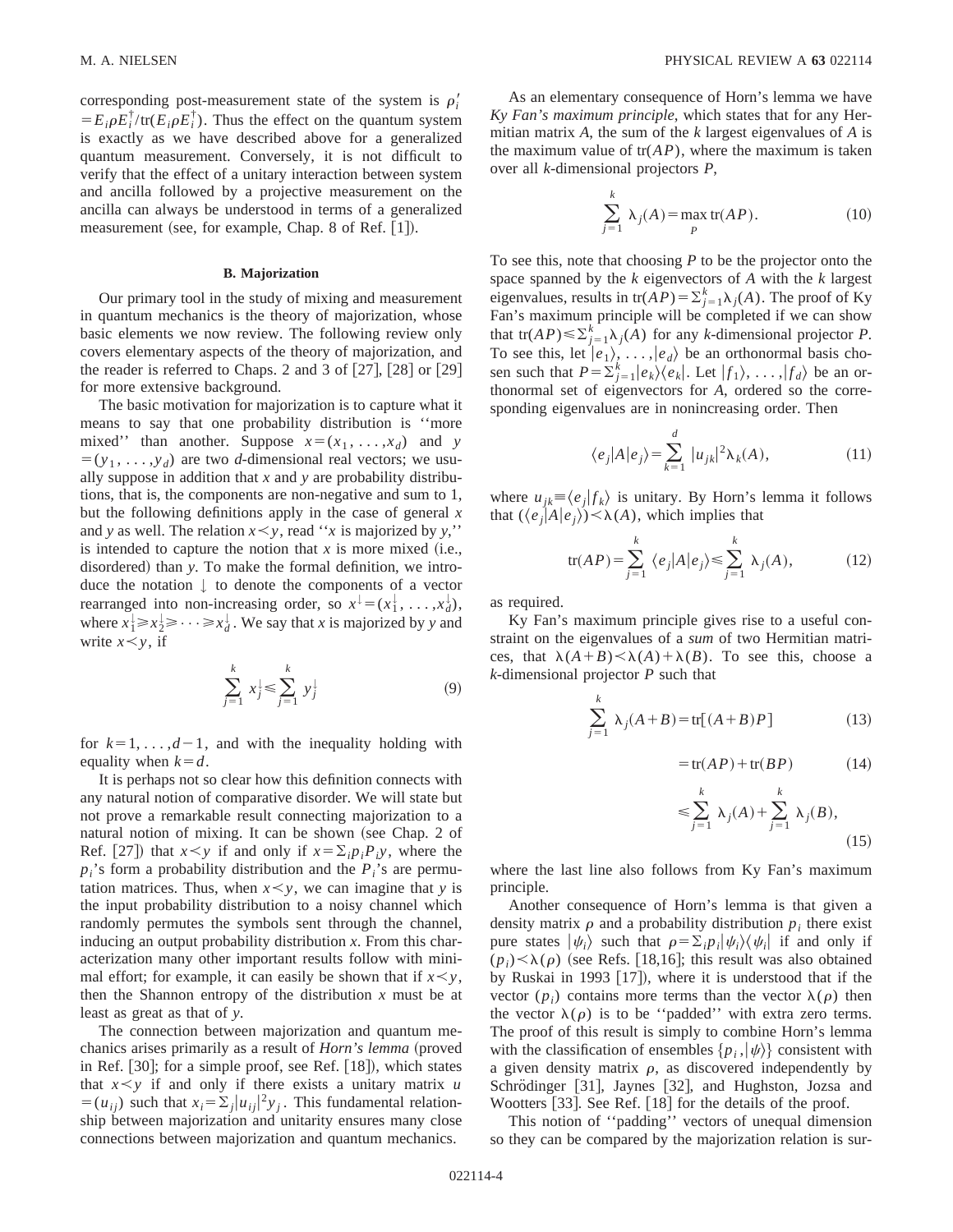prisingly useful, and we adopt the general convention that when *x* and *y* are of different dimension then  $x \leq y$  means that  $\tilde{x} < \tilde{y}$ , where  $\tilde{x}$  and  $\tilde{y}$  are padded with extra zero components to ensure that they have the same dimension. For example,  $(1/3,1/3,1/3)$  <  $(1/2,1/2)$ , since  $(1/3,1/3,1/3)$  $\leq$  (1/2,1/2,0). It is easy to check that this extended notion of majorization is well defined, provided *x* and *y* both have non-negative components, and this will be the case for all the applications in this paper. Similarly, it is often useful to write  $x = y$  provided the padded versions of *x* and *y* are equal; that is, the non-zero entries of *x* and *y* are equal. With these conventions, it is easy to see that algebraic manipulations proceed exactly as one would expect. For example, for nonnegative real vectors *w*, *x*, *y*, and *z* if  $w \le x$ ,  $x = y$ ,  $y \le z$ then obviously  $w \lt z$ , even if all four vectors have different dimensionalities. We occasionally make use of such elementary observations in proofs, without explicit comment.

The final result about majorization we shall need is that if  $P_i$  are a set of orthogonal projectors such that  $\sum_i P_i = I$ , and  $\rho$ is a density matrix, then  $[27]$ 

$$
\lambda \left( \sum_{i} P_{i} \rho P_{i} \right) < \lambda(\rho). \tag{16}
$$

Intuitively, if a projective measurement of a quantum system is performed, but we do not learn the result of the measurement, then the state of the system after measurement is more mixed than it was before. One way of proving this relation is via Horn's lemma; a sketch follows. First, note that it suffices to prove that  $\lambda(P\rho P + Q\rho Q) \lt \lambda(\rho)$ , where *P* and *Q*  $= I - P$  are two orthogonal projectors satisfying  $P + Q = I$ . Once this is proved, the general relation  $[Eq. (16)]$  follows by a simple induction. However, if we define a unitary matrix  $U = P - Q$ , then it is easy to verify that

$$
P\rho P + Q\rho Q = \frac{\rho + U\rho U^{\dagger}}{2}.
$$
 (17)

Applying Horn's lemma and the easily proved fact that if  $x_1 \leq y$  and  $x_2 \leq y$  then  $(x_1 + x_2)/2 \leq y$ , it follows with a little simple linear algebra that  $\lambda(P\rho P + Q\rho Q) < \lambda(\rho)$ .

# **III. PROOF OF CONSTRAINTS ON MIXING AND MEASUREMENT IN QUANTUM MECHANICS**

In this section we prove the four constraints  $(1)$  and  $(2)$ and  $(5)$  and  $(6)$ . The first and second of these are static constraints on the mixing of quantum states, proved in Sec. III A. The third and fourth constraint equations are dynamic constraints on the quantum measurement process, proved in Sec. III B. Finally, some simple consequences of these results are discussed in Sec. III C.

### **A. Static constraints on mixing quantum states**

*Theorem 1*: Suppose  $\rho = \sum_{i} p_i \rho_i$  is a convex combination of quantum states  $\rho_i$  with probabilities  $p_i$ . Then

$$
\lambda(\rho) < \sum_{i} p_i \lambda(\rho_i) \tag{18}
$$

$$
\bigoplus_{i} p_i \lambda(\rho_i) \le \lambda(\rho). \tag{19}
$$

*Proof of Eq. (18)*: This is an immediate consequence of the fact that  $\lambda(A+B) < \lambda(A) + \lambda(B)$  for any two Hermitian matrices *A* and *B*, as proved in Sec. II B.

*Proof of Eq. (19)*: As noted in Sec. II B, if a density matrix  $\rho$  can be written as a convex combination of pure states  $|\psi_i\rangle, \ \rho = \sum_i p_i |\psi_i\rangle\langle\psi_i|, \ \text{then it follows that} \ (\rho_i) \langle \lambda(\rho), \psi_i \rangle$ where  $(p_i)$  denotes the vector whose entries are the probabilities  $p_i$ . Equation (19) is a corollary of this result. To see this, note that if  $r_{ij}$  are the eigenvalues of  $\rho_i$  and  $|i,j\rangle$  the corresponding orthonormal eigenvectors, then Eq.  $(19)$  is equivalent to the equation

$$
(p_i r_{ij}) \le \lambda(\rho), \tag{20}
$$

which follows from the results of Sec. II B and the observation that

$$
\rho = \sum_{i} p_i \rho_i = \sum_{ij} p_i r_{ij} |i,j\rangle\langle i,j|.
$$
 (21)

This completes the proof of Theorem 1.

### **B. Dynamical constraints on quantum measurement**

*Theorem 2:* Suppose  ${E_i}$  is a set of measurement matrices satisfying the completeness relation  $\Sigma_i E_i^{\dagger} E_i = I$ . Then the quantum measurement described by these matrices must satisfy the following four constraints:

$$
\lambda \left( \sum_{i} E_{i} \rho E_{i}^{\dagger} \right) < \sum_{i} \lambda (E_{i} \rho E_{i}^{\dagger}) \tag{22}
$$

$$
\bigoplus_{i} \lambda(E_i \rho E_i^{\dagger}) < \lambda \bigg( \sum_{i} E_i \rho E_i^{\dagger} \bigg) \tag{23}
$$

$$
\lambda(\rho) < \sum_{i} \lambda(E_i \rho E_i^{\dagger})
$$
 (24)

$$
\bigoplus_{i} \lambda(E_i \rho E_i^{\dagger}) \langle \lambda(\rho). \tag{25}
$$

A slightly different way of stating Theorem 2 is to define  $p_i$  to be the probability of obtaining outcome *i* when the measurement defined by the matrices  ${E_i}$  is performed on the system, and let  $\rho'_i = E_i \rho E_i^{\dagger}/tr(E_i \rho E_i^{\dagger})$  be the corresponding posterior states. Then the following four equations are equivalent to Eqs.  $(22)$ – $(25)$ :

$$
\lambda \left( \sum_{i} p_{i} \rho_{i}' \right) < \sum_{i} p_{i} \lambda (\rho_{i}') \tag{26}
$$

$$
\bigoplus_{i} p_i \lambda(\rho'_i) < \lambda \bigg( \sum_{i} p_i \rho'_i \bigg) \tag{27}
$$

$$
\lambda(\rho) < \sum_{i} p_i \lambda(\rho'_i) \tag{28}
$$

$$
\bigoplus_{i} p_i \lambda(\rho'_i) < \lambda(\rho). \tag{29}
$$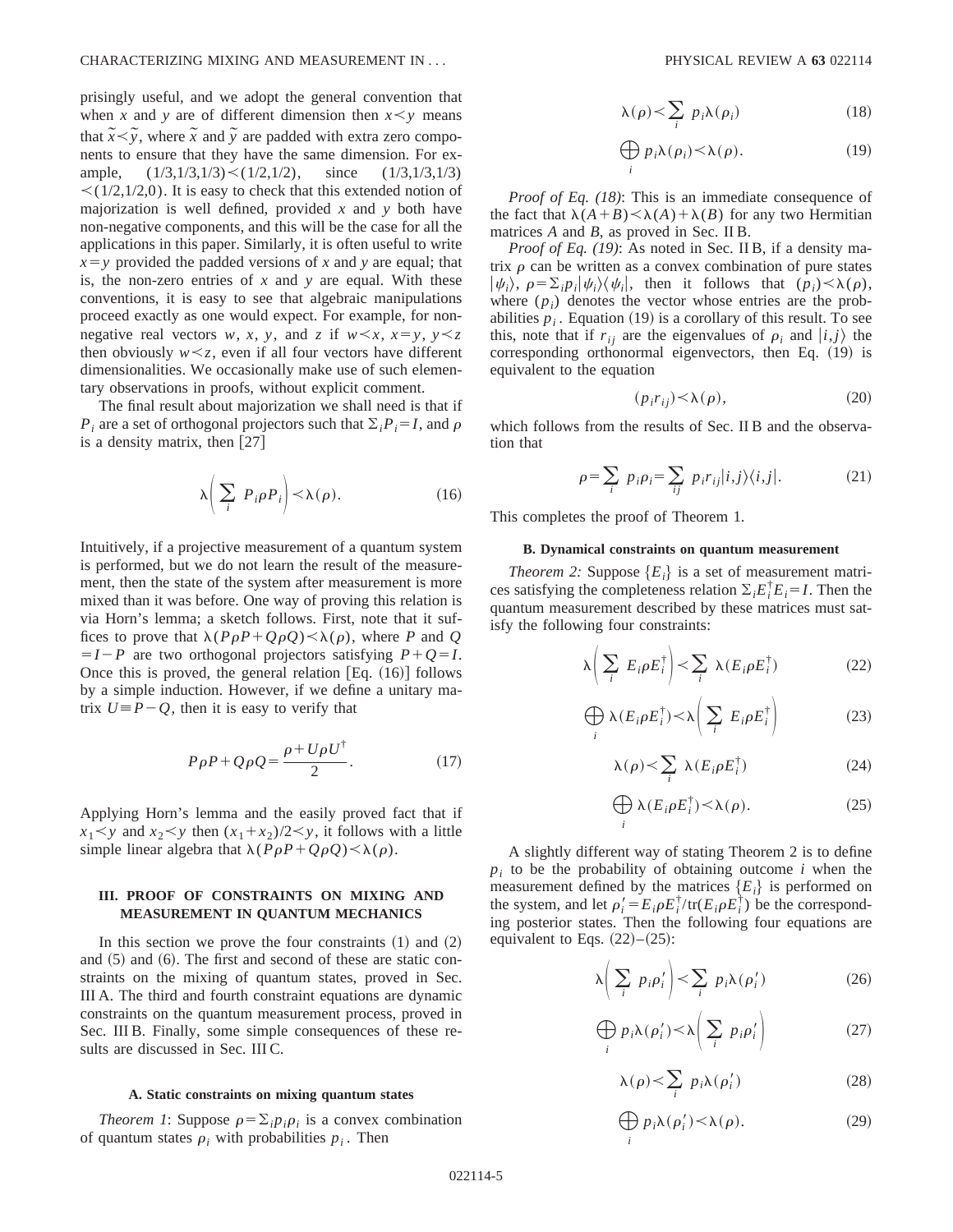Theorem 2 is a fundamental constraint on the dynamics that may occur during a quantum measurement. Equations  $(26)$  and  $(27)$  are, of course, merely the dynamical expression of the static constraints found earlier in Theorem 1. Equations  $(28)$  and  $(29)$  represent constraints of an essentially dynamical nature, connecting as they do the prior and posterior states of the quantum measurement. Intuitively, Eq.  $(28)$  captures the notion that a quantum measurement "gains" information'' (on average) about a quantum state, since it says that the eigenvalues of the initial state  $\rho$  are, on average, more disordered than the eigenvalues of the posterior states  $\rho'_i$ . Intuitively, the second dynamic constraint [Eq.  $(29)$ ] captures the notion that the *total ensemble* of possible quantum states is more disordered after the measurement than before. Thus, Eq.  $(28)$  and  $(29)$  represent complementary constraints on the evolution of a quantum system during a quantum measurement process.

Constraints  $(26)–(29)$  are applicable even for very complex measurement processes. For example, a single mode cavity undergoing direct photodetection by an ideal photodetector can be described by a special case of the generalized measurements formalism known as the *quantum trajectories* or *stochastic Schrödinger equation* picture (see Refs. [34,35] for a review and references). In this picture, if the system is started in the state  $\rho$  then the final state of the system is  $\rho_h$ , where "*h*" is used here to denote not just a single measurement outcome, but rather the complete history recorded by the photodetector, that is, all the times at which photocounts occurred. Then Eqs.  $(28)$  and  $(29)$  may be written as

$$
\lambda(\rho) < \int d\mu(h)\lambda(\rho_h) \tag{30}
$$

$$
\bigoplus_{h} d\mu(h)\lambda(\rho_h) < \lambda(\rho), \tag{31}
$$

where the integral is a functional integral over all possible photodetection histories, and  $d\mu(h)$  is the corresponding measure on histories.

*Proof of Theorem 2:* The first two equations of Theorem 2 [Eqs.  $(22)$  and  $(23)$ ] are immediate consequences of the deeper *static* constraints on quantum mechanics introduced in Theorem 1; here we are merely enumerating the implications these static constraints have for dynamics. The remaining constraints [Eqs.  $(24)$  and  $(25)$ ] are genuine quantum dynamical constraints relating the prior and posterior states of a quantum measurement.

*Proof of Eq. (24):* Suppose  $\rho$  is a positive matrix which can be written in the block form

$$
\rho = \begin{bmatrix} A & X \\ X^{\dagger} & B \end{bmatrix} . \tag{32}
$$

For our purposes  $\rho$  will most often be a density matrix [and thus satisfy tr( $\rho$ )=1], but the results we prove hold for a general positive matrix. We will show that  $\lambda(\rho) < \lambda(A)$  $+\lambda(B)$ . (Recall our conventions on padding, which imply that the vectors of eigenvalues for *A* and *B* are to be extended by zeroes in such a way that they contain as many entries as the vector of eigenvalues of  $\rho$ .)  $\rho$  is a positive matrix, so there must exist a matrix  $D = [D_1|D_2]$  such that  $\rho = D^T D$ , where the matrices  $D_1$  and  $D_2$  have the same number of columns as *A* and *B*, respectively, and both have the same number of rows as  $\rho$ . Thus we have

$$
\begin{bmatrix} A & X \ X^{\dagger} & B \end{bmatrix} = D^{\dagger} D = \begin{bmatrix} D_1^{\dagger} D_1 & D_1^{\dagger} D_2 \ D_2^{\dagger} D_1 & D_2^{\dagger} D_2 \end{bmatrix},
$$
(33)

from which we read of  $A = D_1^{\dagger} D_1$  and  $B = D_2^{\dagger} D_2$ . Using the results of Sec. II B and the fact that the eigenvalues of a product *EF* of matrices *E* and *F* are the same as the eigenvalues of *FE*, up to padding by zeros, we see that

$$
\lambda(\rho) = \lambda(D^{\dagger}D) \tag{34}
$$

$$
=\lambda(DD^{\dagger})\tag{35}
$$

$$
=\lambda(D_1D_1^{\dagger}+D_2D_2^{\dagger})
$$
\n(36)

$$
\langle \lambda (D_1 D_1^{\dagger}) + \lambda (D_2 D_2^{\dagger}) \tag{37}
$$

$$
= \lambda (D_1^{\dagger} D_1) + \lambda (D_2^{\dagger} D_2)
$$
 (38)

$$
=\lambda(A)+\lambda(B),\tag{39}
$$

and thus  $\lambda(\rho) < \lambda(A) + \lambda(B)$ , as claimed. This method for eliminating off-diagonal block terms was introduced by Wielandt to connect the Weyl and Aronszajn inequalities  $({\rm cited~in~Chap.~3~of~Ref.~[27]})$   $[36]$ .

As a straightforward consequence we see by induction that for any positive matrix  $\rho$  and complete set of orthogonal projectors  $\{P_i\}$ :

$$
\lambda(\rho) < \sum_{i} \lambda(P_i \rho P_i). \tag{40}
$$

Extending even further, suppose  ${E_i}$  is any set of measurement matrices defining a generalized measurement, and  $\rho$  is a positive matrix. As in Sec. II A we can introduce an ancilla system with an orthonormal basis  $|i\rangle$  in one-to-one correspondence with the indices on the measurement matrices  $E_i$ and define a unitary matrix *U* which has the action

$$
U|\psi\rangle|0\rangle = \sum_{i} E_{i}|\psi\rangle|i\rangle, \qquad (41)
$$

where  $|0\rangle$  is some standard state of the ancilla. Then we have  $\lambda(\rho) = \lambda(\rho \otimes |0\rangle\langle 0|)$ , since the nonzero eigenvalues of  $\rho$  and  $\rho \otimes |0\rangle\langle 0|$  are the same. Simple algebra and Eq. (40) imply that

$$
\lambda(\rho) = \lambda [U(\rho \otimes |0\rangle\langle 0|)U^{\dagger}]
$$
\n(42)

$$
\langle \sum_{i} \lambda [(I \otimes |i\rangle\langle i|) U(\rho \otimes |0\rangle\langle 0|) U^{\dagger} (I \otimes |i\rangle\langle i|)] \tag{43}
$$

$$
=\sum_{i}\ \lambda(E_{i}\rho E_{i}^{\dagger}\otimes|i\rangle\langle i|)\tag{44}
$$

$$
=\sum_{i}\ \lambda(E_{i}\rho E_{i}^{\dagger}),\tag{45}
$$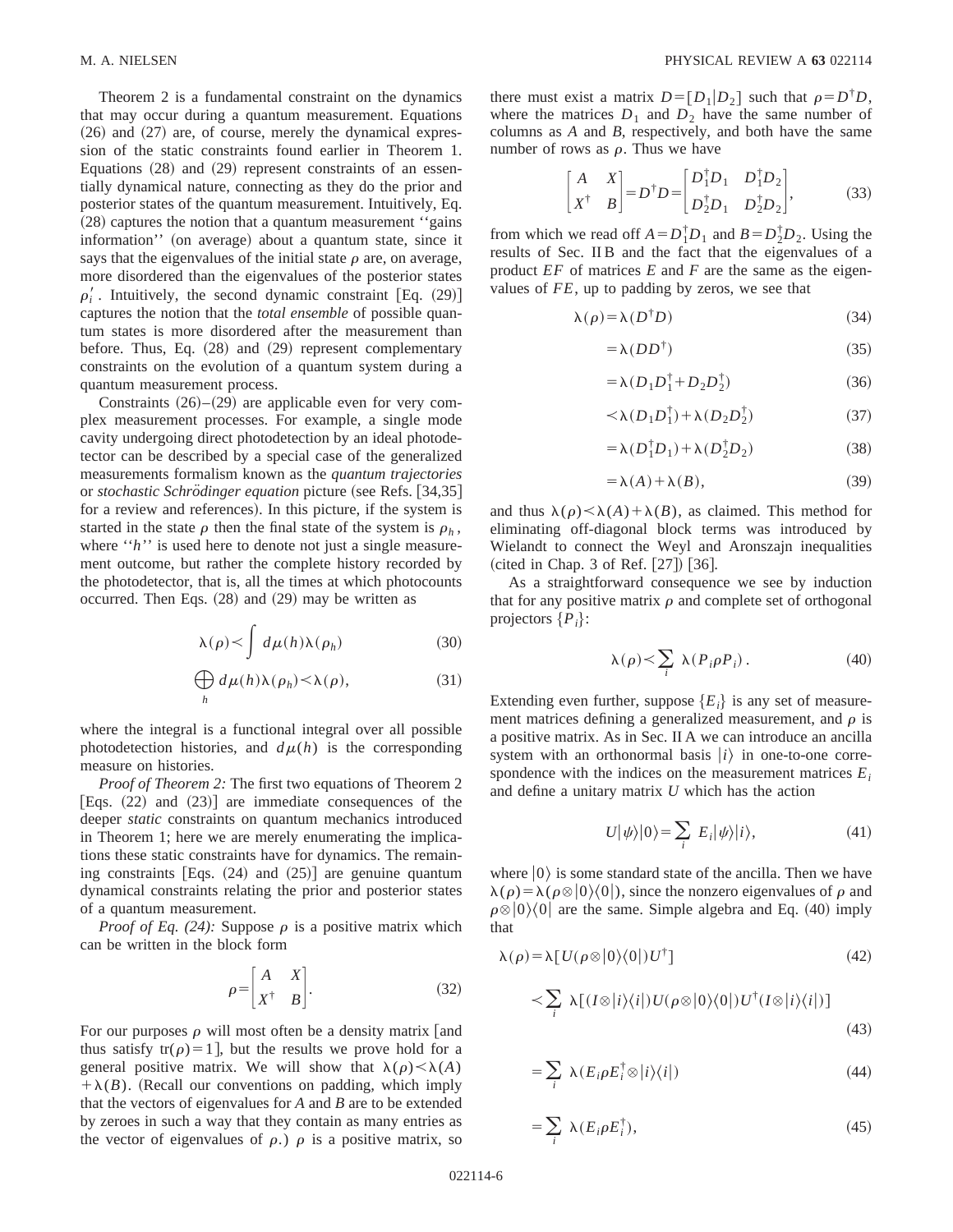where in the last line we used  $\lambda(E_i \rho E_i^{\dagger} \otimes |i\rangle\langle i|)$  $= \lambda (E_i \rho E_i^{\dagger})$ , since the nonzero entries agree. This completes the proof of Eq.  $(24)$ .

*Proof of Eq. (25):* Again, let *U* be the unitary matrix constructed in Sec. II A to implement the measurement described by the measurement matrices  ${E_i}$ , namely, any unitary matrix having the action

$$
U|\psi\rangle|0\rangle = \sum_{i} E_{i}|\psi\rangle|i\rangle.
$$
 (46)

Again, we have  $\lambda(\rho)=\lambda(\rho\otimes|0\rangle\langle 0|)$ , since the nonzero eigenvalues of  $\rho$  are the same as those of  $\rho \otimes |0\rangle\langle 0|$ , and thus  $\lambda(\rho) = \lambda [U(\rho \otimes |0\rangle\langle 0|)U^{\dagger}]$ . It follows from Eq. (16) that

$$
\lambda \bigg(\sum_{i} (I \otimes |i\rangle\langle i|) U(\rho \otimes |0\rangle\langle 0|) U^{\dagger} (I \otimes |i\rangle\langle i|) \bigg) \langle \lambda(\rho), \tag{47}
$$

and thus

$$
\lambda \bigg( \sum_{i} E_{i} \rho E_{i}^{\dagger} \otimes |i\rangle\langle i| \bigg) < \lambda(\rho). \tag{48}
$$

This last equation is obviously equivalent to the statement we set out to prove,

$$
\bigoplus_{i} \lambda(E_i \rho E_i^{\dagger}) < \lambda(\rho), \tag{49}
$$

which concludes the proof of Theorem 2.

### **C. Consequences of the constraint equations**

The constraints proved in Theorems 1 and 2 are very strong and, not surprisingly, have many interesting consequences. We now elucidate a few of these consequences using the notions of *Schur concavity* and *Schur convexity*. A Schur convex function  $f(\cdot)$  is a real-valued function which preserves the majorization relation, in the sense that if *x*  $\langle y \rangle \times f(y)$ . Simple necessary and sufficient conditions for a function to be Schur convex are known  $\left[23\right]$ , and many interesting functions are Schur convex. These include, for example, the function  $x \rightarrow f(x) \equiv \sum_{j=1}^{d} x_j^k$  for any  $k \ge 1$ . Similarly, a *Schur concave* function  $f(\cdot)$  is one such that if  $x \leq y$ , then  $f(x) \geq f(y)$ . Equivalently,  $f(\cdot)$  is Schur concave if  $-f(\cdot)$  is Schur convex. Perhaps the canonical example of a Schur concave function is the Shannon entropy  $H(x)$  $= -\sum_j x_j \log_2(x_j)$ , so that whenever  $x \leq y$  it follows that  $H(x) \geq H(y)$ , giving further justification to the intuitive notion that  $x \leq y$  means that *x* is more disordered than *y*. Applying the Schur concavity of Shannon's entropy to the results of Theorems 1 and 2, we obtain an attractive suite of results. First, applying the Schur concavity of  $H(\cdot)$  to Eq.  $(18)$  gives

$$
S(\rho) \ge H\bigg(\sum_i p_i \lambda(\rho_i)\bigg). \tag{50}
$$

Applying the concavity of the Shannon entropy to the righthand side, we obtain, as a corollary the concavity of the von Neumann entropy,

$$
S(\rho) \ge \sum_{i} p_i S(\rho_i). \tag{51}
$$

Applying the Schur concavity of  $H(\cdot)$  to Eq. (19), and doing some simple algebra, gives

$$
\sum_{i} p_i S(\rho_i) + H(p_i) \ge S(\rho). \tag{52}
$$

This result was obtained previously by Lanford and Robinson  $|37|$  using different techniques. Applying the Schur concavity of  $H(\cdot)$  to Eq. (28), followed by the concavity of the Shannon entropy, gives

$$
S(\rho) \ge \sum_{i} p_i S(\rho'_i). \tag{53}
$$

Essentially the same result was obtained previously in the context of entanglement transformation  $[3]$ , where it expresses the fact that local processes cannot increase the amount of entanglement present in a system. Finally, applying the Schur concavity of  $H(·)$  to Eq. (29) gives the beautiful inequality

$$
H(p_i) + \sum_i p_i S(\rho'_i) \ge S(\rho), \tag{54}
$$

which implies that in order to lower the entropy of a system by an amount  $\Delta$ , on average, the information  $H(p_i)$  collected by the measurement must be at least as large as  $\Delta$ . This fact can be seen as a quantum mechanical expression of the principle, expressed by Landauer  $\lceil 38 \rceil$  and fleshed out by Bennett [39] and Zurek [40], that measurement of a physical system carries with it a thermodynamic cost when the measurement record is erased, and proper accounting of this cost enables one to solve the conundrum posed by Maxwell's demon. (See Ref.  $[41]$  for a review.)

Applying the Schur convexity of the functions  $f(x)$  $=\sum_i x_i^k$  for  $k \ge 1$  to the results of Theorems 1 and 2 also give a number of interesting constraints. The arguments used are analogous to those given above for the Shannon entropy, so the details will be omitted, and we merely state the results:

$$
\sum_{i} p_i^k \operatorname{tr}(\rho_i^k) \le \operatorname{tr}(\rho^k) \le \sum_{i} p_i \operatorname{tr}(\rho_i^k), \tag{55}
$$

$$
\sum_{i} p_i^k \operatorname{tr}((\rho_i')^k) \le \operatorname{tr}(\rho^k) \le \sum_{i} p_i \operatorname{tr}((\rho_i')^k). \tag{56}
$$

# **IV. PARTIAL CONVERSES TO CONSTRAINTS ON MIXING AND MEASUREMENT**

Given the constraints on mixing and measurement described in Theorems 1 and 2, it is natural to ask if these constraints completely *characterize* the processes of mixing and measurement, respectively. We will show below that the answer to this question is *no*. However, partial progress toward achieving simple characterizations of mixing and measurement may be reported in the form of a partial converse to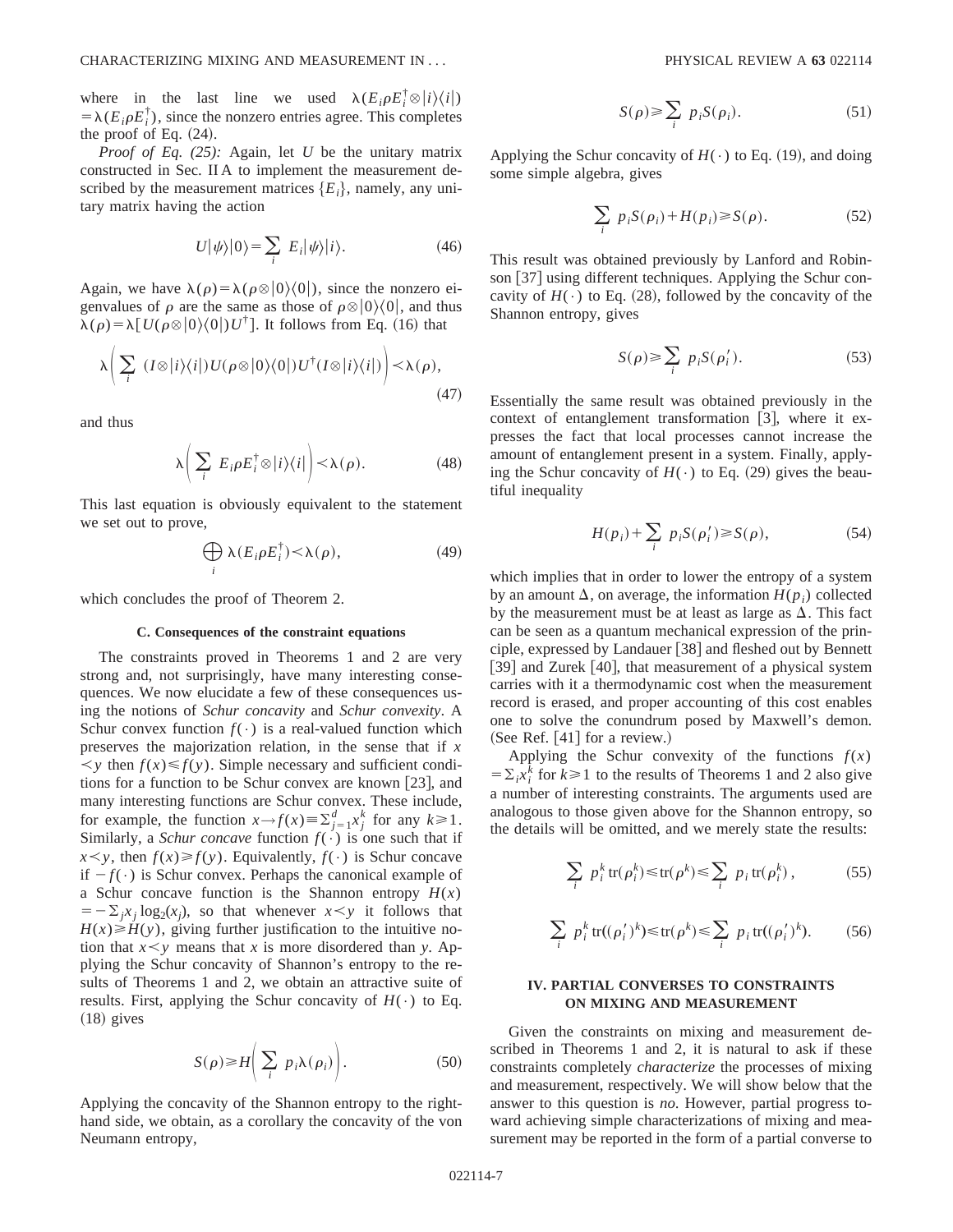Theorem 1, described below in Sec. IV A, and a partial converse to Theorem 2, described in Sec. IV B.

### **A. Partial converse to the constraints on mixing**

Given the constraints Theorem 1 imposes on mixing, it is natural to ask whether these constraints completely characterize the mixing process. That is, given a density matrix  $\rho$ , probabilities  $p_i$  and vectors  $\lambda_i$  with non-negative, nonincreasing components which sum to 1, and such that

$$
\lambda(\rho) < \sum_{i} p_i \lambda_i \tag{57}
$$

$$
\bigoplus_{i} p_{i} \lambda_{i} < \lambda(\rho), \tag{58}
$$

does it follow that there exist density matrices  $\rho_i$  such that  $\lambda(\rho_i) = \lambda_i$  and  $\rho = \sum_i p_i \rho_i$ ?

We will show below that the answer to this question is *no*; however, I suspect that some characterization along similar lines is possible. Progress toward such a characterization can be reported in the form of a partial converse to Theorem 1, which states that provided Eq.  $(57)$  holds then there exist states  $\rho_{ij}$  and a probability distribution  $p_{ij}$  such that  $\lambda(\rho_{ij})$  $=$  $\lambda_i$ , independent of the value of the index *j*, and *p<sub>i</sub>*  $= \sum_j p_{ij}$  for each *i*, as well as  $\rho = \sum_{ij} p_{ij} \rho_{ij}$ . That is, in order to obtain a converse to Eq.  $(57)$  we need to introduce an extra index *j*. We will show below that it is necessary to introduce the extra index if only Eq.  $(57)$  is assumed as a hypothesis for the converse. Let us state and prove the partial converse as Theorem 3.

*Theorem 3:* Suppose  $\rho$  is a density matrix and  $\lambda_i$  are vectors with non-negative, nonincreasing components summing to 1. Suppose  $p_i$  are probabilities such that

$$
\lambda(\rho) < \sum_{i} p_i \lambda_i. \tag{59}
$$

Then there exist density matrices  $\rho_{ij}$  and a probability distribution  $p_{ij}$  such that  $p_i = \sum_j p_{ij}$ ,  $\lambda(\rho_{ij}) = \lambda_i$ , and  $\rho$  $=\sum_{ij}p_{ij}\rho_{ij}$ .

To prove Theorem 3 we need the result stated in Sec. II B that  $x \leq y$  if and only if there exist probabilities  $q_i$  and permutation matrices  $P_i$  such that  $x = \sum_j q_j P_j y$ . Applying this result with assumption  $(59)$ , we obtain

$$
\lambda(\rho) = \sum_{ij} p_i q_j P_j \lambda_i. \tag{60}
$$

Working in the basis in which  $\rho$  is diagonal, and defining  $\Lambda_i$ to be the diagonal matrix with diagonal entries  $\lambda_i$ , we may set  $p_{ij} \equiv p_i q_j$  and  $p_{ij} \equiv P_j \Lambda_i P_j^{\dagger}$ , obtaining  $p_i = \Sigma_j p_{ij}$  and  $\lambda(\rho_{ij}) = \lambda_i$ . Finally, the equation  $\rho = \sum_{i j} p_{i j} \rho_{i j}$  follows immediately from these definition and Eq.  $(60)$ , completing the proof.

What of a tight converse to Theorem 1? It is easy to see that it is not possible to obtain a tight converse to Eq.  $(57)$ alone, as follows. Suppose we choose  $\rho = I/2$  to be the completely mixed state of a single qubit, and define a probability distribution on just one outcome, the trivial distribution  $p_1$ = 1, with corresponding vector  $\lambda_1 = (1,0)$ . Clearly,  $\lambda(\rho)$  $\langle \Sigma_i p_i \lambda_i \rangle$ , yet it is not possible to find a state  $\rho_1$  such that  $\rho = p_1 \rho_1$  and  $\lambda(\rho_1) = \lambda_1$ . Thus, in this example, it is necessary to introduce extra indices, just as was done in Theorem 3.

Might it be that conditions  $(57)$  and  $(58)$  together completely characterize the mixing process? The following example, due to Julia Kempe  $[42]$ , shows that this is not the case. Suppose we consider a qubit system, and choose  $\rho$  $=$ diag(5/12,7/12),  $p_1 = p_2 = 1/2$ , and  $\lambda_1 = (1,0), \lambda_2$  $= (1/2,1/2)$ . It is easy to verify that conditions (57) and (58) are satisfied with these choices. Unfortunately, it is not possible to find states  $\rho_1$  and  $\rho_2$  with vectors of eigenvalues  $\lambda_1$ and  $\lambda_2$  such that  $\rho = p_1 \rho_1 + p_2 \rho_2$ , since with these choices for  $\lambda_1$  and  $\lambda_2$  it follows that  $\rho_1$  must be a pure state and  $\rho_2 = I/2$  the completely mixed state; thus  $p_1 \rho_1 + p_2 \rho_2$  has eigenvalues 3/4 and 1/4, which are not equal to 5/12 and 7/12. Despite this example, I believe it likely that conditions along the lines of Eqs.  $(57)$  and  $(58)$  may be used to completely characterize the process of mixing in quantum mechanics.

### **B. Partial converse to the constraints on measurement**

Given the constraints Theorem 2 imposes on the quantum measurement process, it is natural to ask whether these constraints completely characterize the possible posterior states and probabilities which may occur in such a measurement? That is, supposing  $\rho$  is a density matrix,  $p_i$  is a probability distribution, and  $\rho'_i$  are density matrices such that

$$
\lambda(\rho) < \sum_{i} p_i \lambda(\rho'_i) \tag{61}
$$

$$
\bigoplus_{i} p_i \lambda(\rho'_i) < \lambda(\rho), \tag{62}
$$

does it follow that there exist measurement matrices  ${E_i}$ satisfying the completeness relation  $\Sigma_i E_i^{\dagger} E_i = I$  and giving the states  $\rho'_i$  as posterior states, with probabilities  $p_i$ , when the measurement is performed on a system initially prepared in the state  $\rho$ ?

We will show below that the answer to this question is *no*; however, I suspect that some characterization along similar lines is possible. Progress toward such a characterization can be reported in the form of a partial converse to Theorem 2, which states that provided relation  $(61)$  holds, then there is a quantum measurement described by measurement matrices  ${E_{ij}}$  such that the corresponding posterior states  $\rho'_{ij}$  satisfy  $\rho'_{ij} = \rho_i$  for every *j*, and the measurement probabilities  $p_{ij}$ satisfy  $\sum_{i} p_{i} = p_{i}$ . Thus, in order to obtain a converse to Eq.  $(61)$  we need to introduce an extra index *j*, just as we did earlier in the partial converse to Theorem 1. Also analogously to that case, we show below that it is necessary to introduce the extra index with only Eq.  $(61)$  as hypothesis for the converse. Let us state and prove the partial converse as Theorem 4.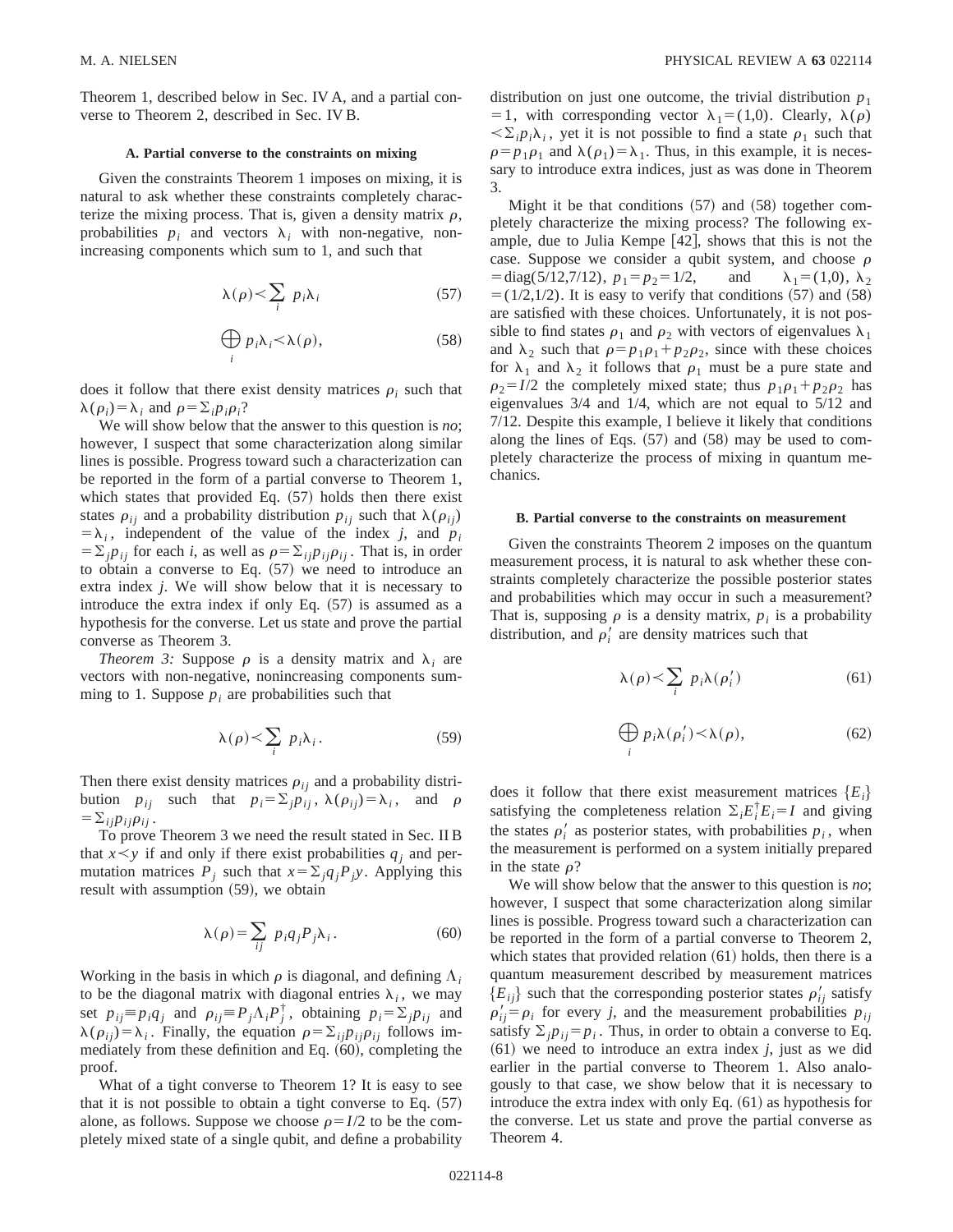*Theorem 4:* Suppose  $\rho$  is a density matrix with vector of eigenvalues  $\lambda$ , and  $\sigma_i$  are density matrices with vectors of eigenvalues  $\lambda_i$ . Suppose  $p_i$  are probabilities such that

$$
\lambda \leq \sum_{i} p_i \lambda_i. \tag{63}
$$

Then there exist matrices  ${E_{ij}}$  and a probability distribution  $p_{ij}$  such that

$$
\sum_{ij} E_{ij}^{\dagger} E_{ij} = I,\tag{64}
$$

$$
E_{ij}\rho E_{ij}^{\dagger} = p_{ij}\sigma_i, \qquad (65)
$$

$$
\sum_{j} p_{ij} = p_i. \tag{66}
$$

To prove Theorem 4, we again use the result that  $x \leq y$  if and only if there exist probabilities  $q_i$  and permutation matrices  $P_j$  such that  $x = \sum_j q_j P_j y$ . By assumption we have  $\lambda$  $\langle \Sigma_i p_i \lambda_i \rangle$  and thus there exist permutation matrices  $P_j$  and probabilities  $q_i$  such that

$$
\lambda = \sum_{ij} p_i q_j P_j \lambda_i. \tag{67}
$$

Without loss of generality we may assume that  $\rho$  and  $\sigma_i$  are all diagonal in the same basis, with nonincreasing diagonal entries, since if this is not the case then it is an easy matter to prepend or append unitary matrices to the measurement matrices to obtain the correct transformation. With this convention, we define matrices  $E_{ij}$  by

$$
E_{ij}\sqrt{\rho} \equiv \sqrt{p_i q_j} \sqrt{\sigma_i} P_j^{\dagger}.
$$
 (68)

In order for  $E_{ij}$  to be well defined by this formula alone, it is necessary that  $\rho$  be invertible. If this is not the case then the  $E_{ii}$  are defined on the support of  $\rho$  by formula (68), and to act as the zero operator on the orthocomplement of the support of  $\rho$ . It is convenient to let *P* be the projector onto the support of  $\rho$ . Note that we have

$$
\sqrt{\rho} \left( \sum_{ij} E_{ij}^{\dagger} E_{ij} \right) \sqrt{\rho} = \sum_{ij} p_i q_j P_j \sigma_i P_j^{\dagger}.
$$
 (69)

Comparing with Eq.  $(67)$ , we see that the right-hand side of the last equation is just  $\rho$ , and thus

$$
\sqrt{\rho} \left( \sum_{ij} E_{ij}^{\dagger} E_{ij} \right) \sqrt{\rho} = \rho, \tag{70}
$$

from which we deduce that  $\Sigma_{ij} E_{ij}^{\dagger} E_{ij} = P$ , the projector onto the support of  $\rho$ . Letting  $Q = I - P$  be the projector onto the orthocomplement of the support, we can append an additional measurement matrix  $E_{00} = Q$  to the collection  $E_{ij}$ , to ensure that the completeness relation  $\Sigma_{ij} E_{ij}^{\dagger} E_{ij} = I$  is satisfied. Furthermore, from definition  $(68)$ , it follows that

$$
E_{ij}\rho E_{ij}^{\dagger} = p_i q_j \sigma_i, \qquad (71)
$$

and thus, upon performing a measurement defined by the measurement matrices  ${E_{ij}}$ , the result  $(i,j)$  occurs with probability  $p_{ij} = p_i q_j$ ,  $\sum_j p_{ij} = p_i$ , and the post-measurement state is  $\sigma_i$ . This completes the proof of Theorem 4.

Theorem 4 is not a sharp converse to the condition of Eq.  $(61)$  because of the extra index *j*. Introducing some such index is certainly necessary with the present hypotheses, as may be seen by considering an example with  $\lambda = (1/2,1/2)$ , and the trivial probability distribution on one outcome,  $p_1$ = 1, with  $\lambda_1$  = (1,0). Then  $\lambda \leq p_1 \lambda_1$ , but it is clear that there does not exist an  $E_1$  such that  $E_1 \rho E_1^{\dagger} = \rho_1$ , where  $\lambda(\rho)$  $= \lambda$ ,  $\lambda(\rho_1) = \lambda_1$  and  $E_1^{\dagger} E_1 = I$ , because the last equation implies that  $E_1$  must be unitary. It is not difficult to construct more complex examples to convince oneself that this behavior is generic.

Might it be that conditions  $(61)$  and  $(62)$  together characterize the posterior states and probabilities achievable through a quantum measurement? The following argument, due to Julia Kempe  $[42]$  and the author, shows that this is not the case. Suppose we consider a qubit system, and choose  $\rho = \text{diag}(5/12, 7/12), \ p_1 = p_2 = 1/2, \text{ and } \rho'_1 = \text{diag}(1,0), \rho'_2$  $\overline{\text{5}}$  = diag(1/2,1/2). It is easy to verify that conditions (61) and  $(62)$  are satisfied with these choices. Unfortunately, it is not possible to find measurement matrices  $E_1$  and  $E_2$  satisfying  $\sum_i E_i^{\dagger} E_i = I$  and giving posterior states  $\rho'_1$  and  $\rho'_2$  with equal probabilities 1/2, when the state  $\rho$  is measured. This can be seen in a variety of ways. A simple direct way is to note that the purity of  $\rho'_1$  implies that  $E_1$  must have the form  $E_1$  $= \alpha |a\rangle\langle b|$  for normalized states  $|a\rangle$  and  $|b\rangle$ , and some  $\alpha$  $>0$ . Thus

$$
E_2^{\dagger} E_2 = I - E_1^{\dagger} E_1 \tag{72}
$$

$$
=I - \alpha^2 |b\rangle\langle b| \tag{73}
$$

$$
=(1-\alpha^2)|b\rangle\langle b|+|c\rangle\langle c|,\tag{74}
$$

where  $|c\rangle$  is orthonormal to  $|b\rangle$ . The polar decomposition gives  $E_2 = U \sqrt{E_2^{\dagger} E_2}$  for some unitary *U*, so

$$
E_2 = \sqrt{1 - \alpha^2} U|b\rangle\langle b| + U|c\rangle\langle c|.\tag{75}
$$

We are requiring that  $E_2 \rho E_2^{\dagger} = I/4$ , so it must be the case that  $E_2$  is nonsingular, and thus  $\alpha < 1$ . Premultiplying by  $E_2^{-1}$ and postmultiplying by  $(E_2^{\dagger})^{-1}$  gives

$$
\rho = \frac{1}{4(1 - \alpha^2)} |b\rangle\langle b| + \frac{1}{4} |c\rangle\langle c|.
$$
 (76)

Since  $|b\rangle$  and  $|c\rangle$  are orthonormal it follows that such a  $\rho$ cannot be equal to diag( $5/12,7/12$ ), which is the desired contradiction. Despite this example, I believe it likely that conditions along the lines of Eqs.  $(61)$  and  $(62)$  may be used to characterize the process of measurement in quantum mechanics.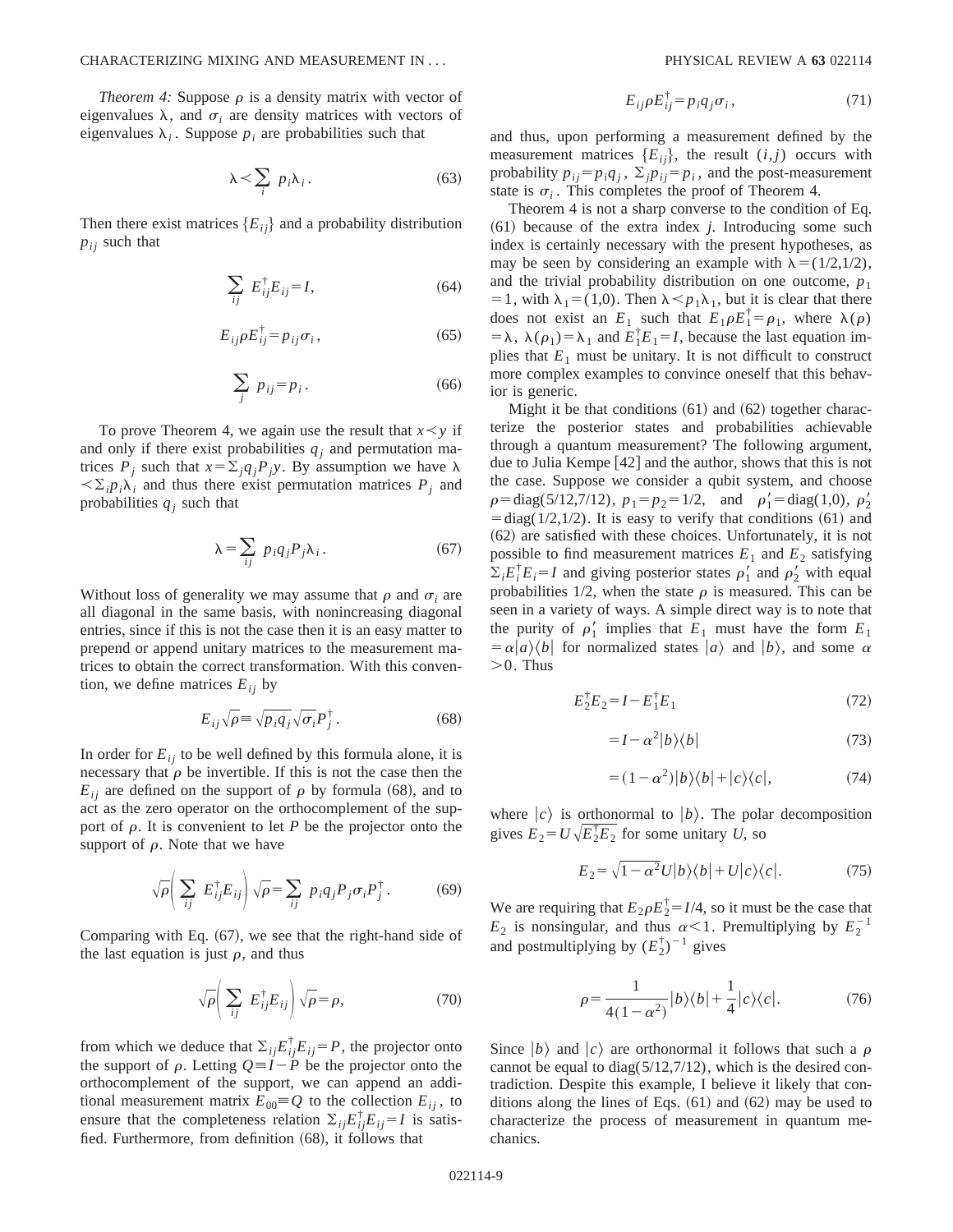## **V. ENTANGLEMENT TRANSFORMATION**

The problem of *entanglement transformation* is a natural context in which the results of the present paper may be applied. The problem of entanglement transformation arises as a consequence of the fundamental question of how may we convert one type of physical resource into another, and there has been considerable effort devoted to determining when it is possible to convert one type of entanglement to another. In Ref.  $[4]$  a connection was noted between entanglement transformation and majorization, namely, that if  $|\psi\rangle$  and  $|\phi\rangle$  are pure states of a bipartite quantum system with components belonging to Alice  $(A)$  and Bob  $(B)$  respectively, then Alice and Bob can transform the state  $|\psi\rangle$  into the state  $|\phi\rangle$  using local operations on their respective systems and classical communication between Alice and Bob, if and only if

$$
\lambda_{\psi} < \lambda_{\phi},\tag{77}
$$

where  $\lambda_{\psi}$  (respectively  $\lambda_{\phi}$ ) is the vector of eigenvalues of the reduced density matrix for Alice's system when the joint system is in the state  $|\psi\rangle$  ( $|\phi\rangle$ ). As usual, the components of such vectors are ordered into nonincreasing order. This result was subsequently generalized by Vidal  $[7]$  to the case of conclusive transformation, and even further by Jonathan and Plenio  $[9]$  to the problem where Alice and Bob are supplied with a state  $|\psi\rangle$ , and wish to transform this state into an *ensemble* of states in which the state  $|\phi_i\rangle$  occurs with probability  $p_i$ . (Also see Hardy [15] for an instructive alternative approach to results of this type.) The necessary and sufficient condition for such a transformation to be possible is that  $[9]$ 

$$
\lambda_{\psi} < \sum_{i} p_{i} \lambda_{\phi_{i}}.
$$
\n(78)

We now explain how this result can be seen as an easy consequence of the results proved in the present paper, and thus the connection between majorization and entanglement is really a consequence of a deeper connection between majorization and measurement. By a result of Lo and Popescu [43], it is possible to transform  $|\psi\rangle$  into the ensemble  $\{p_i, |\phi_i\rangle\}$  by local operations and classical communication if and only if it is possible to make the transformation via the following simplified procedure: first, Alice performs a generalized measurement on her state, then sends the result to Bob, who performs a unitary operation on his system conditional on the outcome of the measurement Alice made. Let  $\rho = \text{tr}_B(\vert \psi \rangle \langle \psi \vert)$  be the initial state of Alice's system, and suppose Alice performs a quantum measurement described by measurement matrices  $E_i$ , so that outcome *i* occurs with probability  $p_i$  and  $(E_i \otimes U_i)|\psi\rangle = \sqrt{p_i}|\phi_i\rangle$ , for some unitary operator *Ui* acting on Bob's system. Considering Alice's system alone and observing that  $E_i \rho E_i^{\dagger} = \sigma_i$ , where  $\sigma_i$  $= p_i \text{ tr}(|\phi_i\rangle\langle\phi_i|)$ , we deduce from Theorem 2 that

$$
\lambda_{\rho} < \sum_{i} p_{i} \lambda_{\sigma_{i}}, \qquad (79)
$$

which is equivalent to Eq.  $(78)$ . To prove the converse, suppose Eq.  $(78)$  holds. Then by Theorem 4 there exists a quantum measurement described by measurement matrices  $E_{ii}$ , and probabilities  $p_{ij}$  such that

$$
E_{ij}\rho E_{ij}^{\dagger} = p_{ij}\sigma_i, \quad \sum_j \ p_{ij} = p_i. \tag{80}
$$

The procedure for Alice and Bob to produce the ensemble is for Alice to perform the measurement described by the set  $E_{ij}$ . The post-measurement state  $|\phi_{ij}\rangle$  is then a purification [1] of the state  $\sigma_i$ , and it can be shown (see Ref. [33], or Sec. 2.5 of Ref.  $[1]$ ) that by performing an appropriate unitary transformation Bob can convert the state  $|\phi_{ii}\rangle$  into the state  $|\phi_i\rangle$ , with total probability  $p_i$  of obtaining the state  $|\phi_i\rangle$ . Thus Eq. (78) represents a necessary and sufficient condition for it to be possible to transform the state  $|\psi\rangle$  into the ensemble  $\{p_i, |\phi_i\rangle\}$  by local operations and classical communication.

#### **VI. CONCLUSION**

We have shown that there are strong fundamental constraints on the processes of mixing and measurement in quantum mechanics that may be naturally expressed in the language of majorization. Although the results in the present paper do not completely characterize these processes, they suggest that there may exist a simple set of conditions which substantially simplify the usual characterization of these processes via operator equations. Another interesting direction for further research is to generalize the constraints on measurements obtained in this paper to better understand how two or more states may transform simultaneously under a measurement. Once again, although this problem is in principle already ''solved,'' in the sense that there is an operator equation specifying exactly what transformations may occur, results such as those in the present paper and in Ref. [44] indicate that much more explicit characterizations may be possible. Such explicit conditions are likely to have applications to fundamental problems such as the problem of transformation of mixed state entanglement  $\lceil 3 \rceil$ , and to the problem of determining to what extent the acquisition of information about the identity of a quantum state disturbs the system being measured  $[45]$ .

## **ACKNOWLEDGMENTS**

Thanks to Dave Beckman, Sumit Daftuar, Julia Kempe, Beth Ruskai and Armin Uhlmann for discussions about majorization. Thanks also to Manny Knill for encouragement and bringing Ref.  $[20]$  to my attention, and to Chris Fuchs, Kurt Jacobs, and Reinhard Werner for bringing their unpublished work to my attention. This work was supported by a Tolman Fellowship, and by DARPA through the Quantum Information and Computing Institute (QUIC) administered through the ARO.